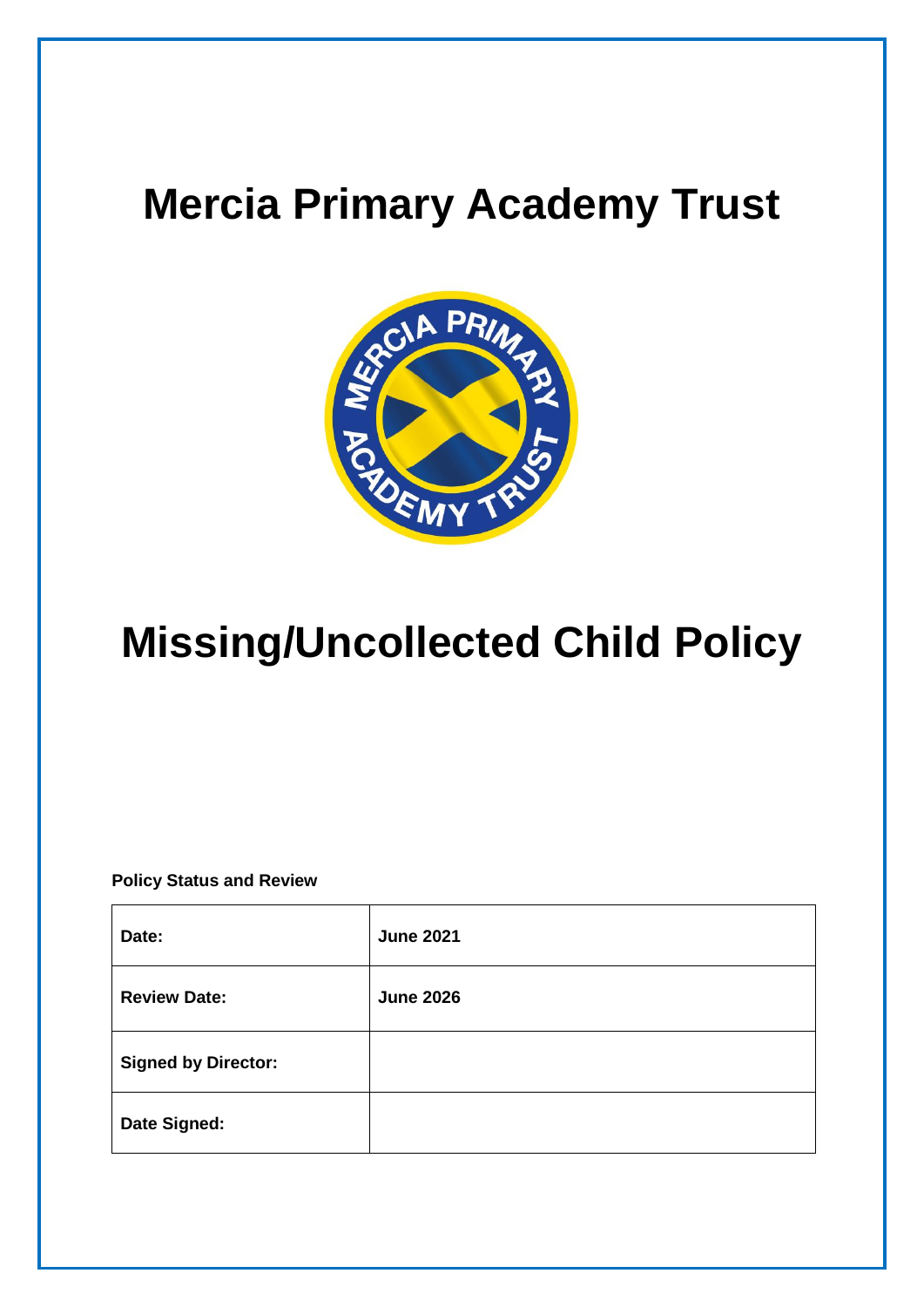#### **Introduction**

All schools that provide for early years' children within the EYFS framework are legally required to have:

- A policy for the procedures to be followed in the event of a child going missing
- A procedure to be followed in the event of a child not being collected at the appointed time

## **Contents of Policy**

The policy consists of two parts, the first covering a missing child and the second covering the procedure to be followed by the school in the event of a child not being collected at the appointed time. Parents should have their attention drawn to the existence of both procedures. There are also clear linkages between this policy and policies on Child Protection and Safer Recruitment.

The policy should be kept under regular review and updated to keep pace with changes to the EYFS framework.

## **Missing Child Policy**

#### **Introduction**

The welfare of all of our children is our paramount responsibility. Every adult who works at the school appreciates that he or she has a key responsibility for helping to keep all of the children safe at all times. Our staffing ratios follow statutory guidelines or above, and are deliberately designed to ensure that every child is supervised the whole time that he or she is in our care.

## **ACTIONS TO BE FOLLOWED BY STAFF IF A CHILD GOES MISSING FROM THE SCHOOL**

Our procedures are designed to ensure that a missing child is found and returned to effective supervision as soon as possible. If a child was found to be missing, the following procedure shall take place:

- Staff will be careful to remain calm and to ensure that the other children remain safe and adequately supervised.
- Ask all of the adults and children calmly if they can tell us when they last remember seeing the child
- Members of staff shall check around the school premises. At the same time, arrange for one or more adults to search everywhere within the school site, both inside and out, carefully checking all spaces, cupboards, washrooms etc. where a small child might hide. Check the doors, gates for signs of entry/exit
- Care should be taken during this time that other children are not left unattended and put at risk.
- If the child is not found, then a member of the SLT and the Executive Headteacher should be informed immediately.
- If, after thorough searching, the child is still not found the Police should be informed.
- At this stage the child's parents/carers will be telephoned. Further action beyond this shall be taken in consultation with the parents/carers.
- While waiting for the Police and the parent/carer to arrive, searches for the child will continue. During this period, staff will maintain as normal a routine as is possible for the rest of the children at school.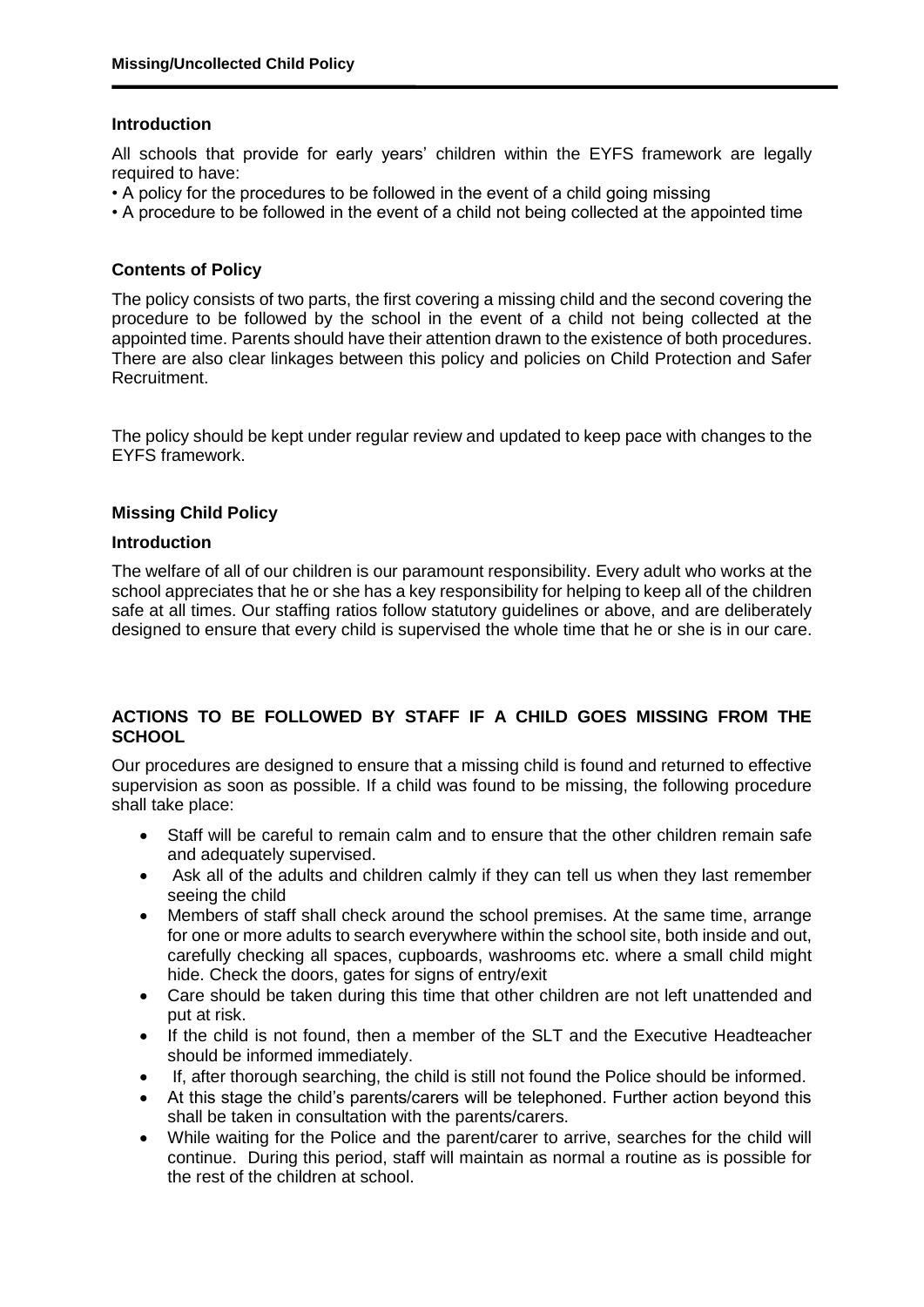- The Executive Headteacher or a senior member of staff will be responsible for meeting the Police and the missing child's parent/carer. The Executive Headteacher or member of SLT will co-ordinate any actions instructed by the Police, and do all she/he can to comfort and reassure the parents/carers.
- Once the incident is resolved, the SLT and the staff team will review relevant policies and procedures and implement any necessary changes.
- All incidents of children going missing from school will be recorded in the Incident Record Book.
- Relevant policies and procedures should be reviewed. Media queries should be referred to the Executive Headteacher.
- In cases where either the police or social services have been informed, the relevant body (Ofsted) will be informed as soon as is practical.
- Parents will be informed if their child was temporarily missing during the school day.
- If the child is injured, a report would be made under RIDDOR to the HSE.
- A full record of all activities taken up to the stage at which the child was found would be made for the incident report. If appropriate, procedures would be adjusted.

## **ACTIONS TO BE FOLLOWED BY STAFF IF A CHILD GOES MISSING ON AN OUTING**

- An immediate head count would be carried out in order to ensure that all the other children were present.
- An adult would search the immediate vicinity.
- Contact the venue manager and arrange a search.
- The Party Leader should assess the situation re:
- Remaining at the venue
- The possibility of taking the remaining children back to school
- Number of staff remaining at venue / returning with children
	- Inform the Executive Headteacher and the Child Protection Officer by mobile phone.
	- The Executive Headteacher or a member of SLT would ring the child's parents and explain what has happened, and what steps have been set in motion. Ask them to come to the venue/ the school at once.
	- Contact the Police.
	- The Child Protection Officer would inform the Local Children Safeguarding Board.
	- The school would cooperate fully with any police investigation and any safeguarding investigation by Social Care.
	- Ofsted would be informed.
	- The Insurers would be informed.
	- If the child is injured, report would be made under RIDDOR to the HSE

A full record of all activities taken up to the stage at which the child was found would be made for the incident report. If appropriate, procedures would be adjusted.

## **ACTIONS TO BE FOLLOWED BY STAFF ONCE THE CHILD IS FOUND**

• The Executive Headteacher will speak to the parents to discuss events and give an account of the incident

• The Executive Headteacher will promise a full investigation (if appropriate involving Social Services/ Local Children Safeguarding Board)

- Media queries should be referred to the Executive Headteacher
- The investigation should involve all concerned providing written statements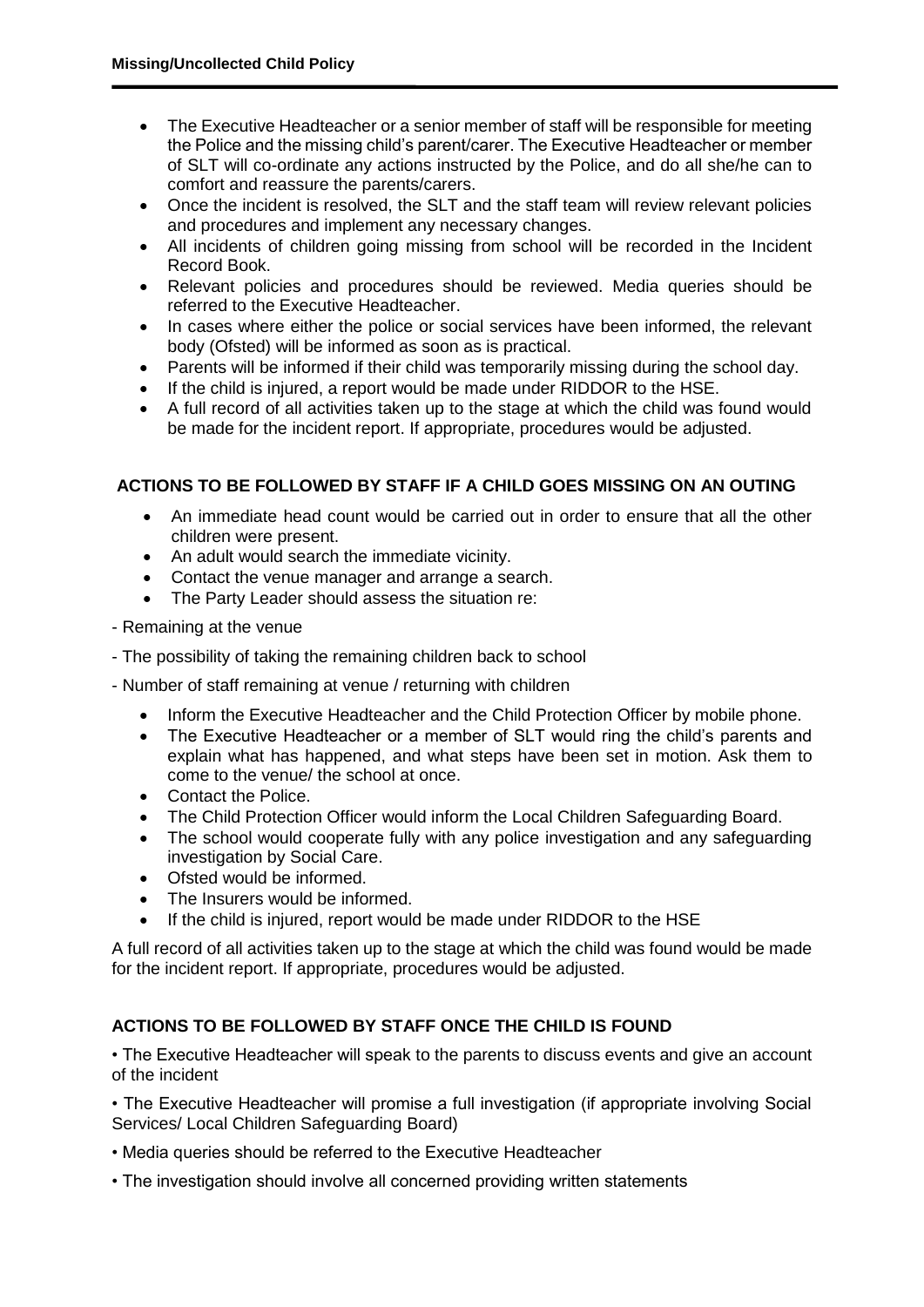• The report should be detailed covering: time, place, numbers of staff and children, when the child was last seen, what appeared to have happened, the purpose of the outing, the length of time that the child was missing and how s/he appeared to have gone missing, lessons for the future.

#### **PROCEDURES TO BE FOLLOWED BY STAFF WHEN A CHILD IS NOT COLLECTED ON TIME**

The school will ensure that all children are collected by a parent, carer or designated adult. If for some reason a child is not collected at the end of a session, the following procedures will be activated:

#### **We undertake to look after the child safely throughout the time that he or she remains under our care.**

- If a child is not collected within 10 minutes of the agreed collection time, a member of staff will call the parent, carer or designated adult, and use any other emergency contact details available, in order to try to ascertain the cause for the delay, and how long it is likely to last. Messages will always be left on any answer phone requesting a prompt reply.
- While waiting to be collected, the child will be supervised by at least 2 members of staff who will offer them as much support and reassurance as is necessary.
- If all attempts to contact a parent/legal guardian, designated person or emergency contact by an hour after the collection time fail then the Executive Headteacher or SLT should inform the Local Authority Social Services Department of the situation without delay.
- The duty social worker will take charge of the situation and decide what happens next, and whether the police need to be involved in helping to trace the parent/guardian of the child.
- Social Care will attempt to find the parent or relative. Emergency arrangements will be made for the child in consultation with the Local Authority Social Care.
- The child will not leave the premises with anyone other than those named on the Registration Form or in their file.
- On occasions when parents or the persons normally authorised to collect the child are unable to do so, parents advise how to verify the identity of the person who is to collect their child using a password system.
- Under no circumstances should staff go to look for the parent or take the child home with them.
- A full written report of the incident is recorded in the child's file.
- Incidents of late collection will be recorded and discussed with parents/carers at the earliest opportunity. Non collection will be reported to First Response if it happens on anything more than an infrequent basis.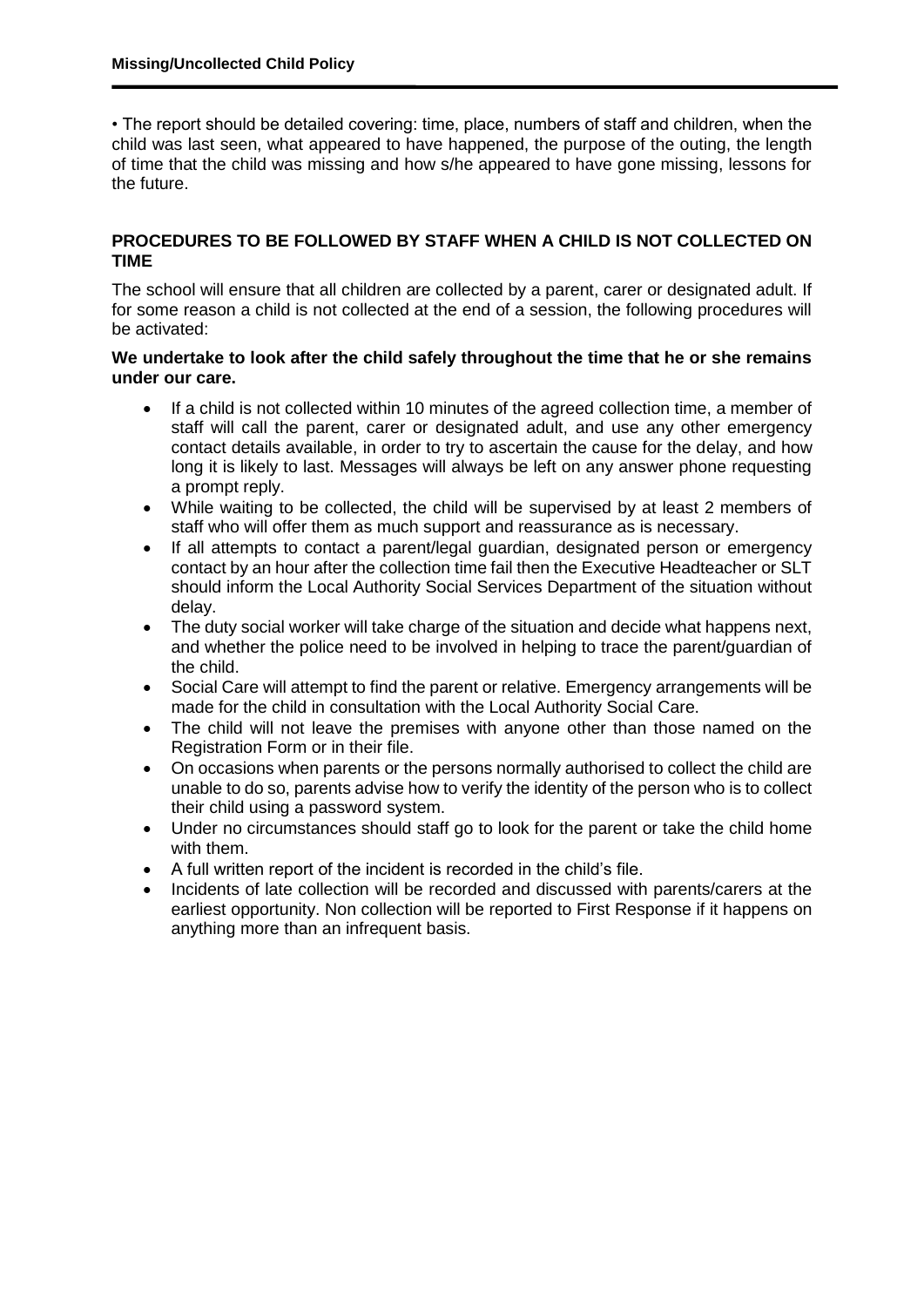## **Procedure when parents fail to collect a child or when a child goes missing:**

Registered Person in Charge……………………………………..

(Tick as appropriate)

The following child has not been collected The following child has gone missing

| Address |  |
|---------|--|

…………………………………………………………………………………………………..

Tel No …………………………..

Name of parent/guardian ……………………

#### **For child not collected:**

Date & time child should have been collected………………………………

Name of person who should have collected the child ………………………

This person is the parent guardian emergency contact

#### **For child gone missing:**

Date, time & location of disappearance …………………………………………. ……………………………………………………………………………………………………….

Who was responsible for caring for the child at the time he/she disappeared? ……………………………

What was the child wearing? ………………………………………………………………………..

Any distinguishing features ?…………………………………………………………………………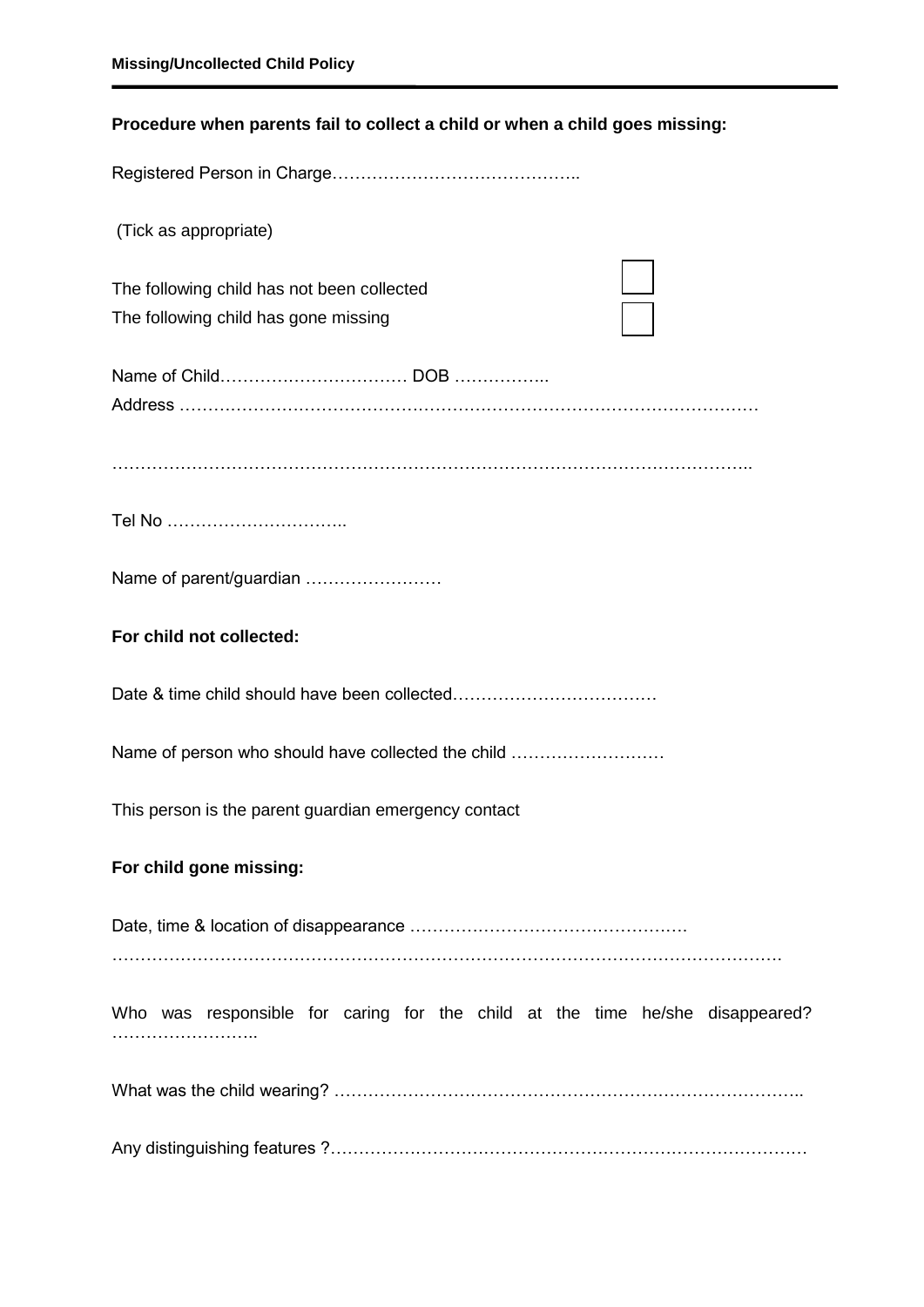| Circumstances surrounding disappearance?                        |
|-----------------------------------------------------------------|
|                                                                 |
|                                                                 |
| Duty Social Worker informed for child not collected (date/time) |
| Parents contacted Yes No (Tick as appropriate)                  |
|                                                                 |
|                                                                 |